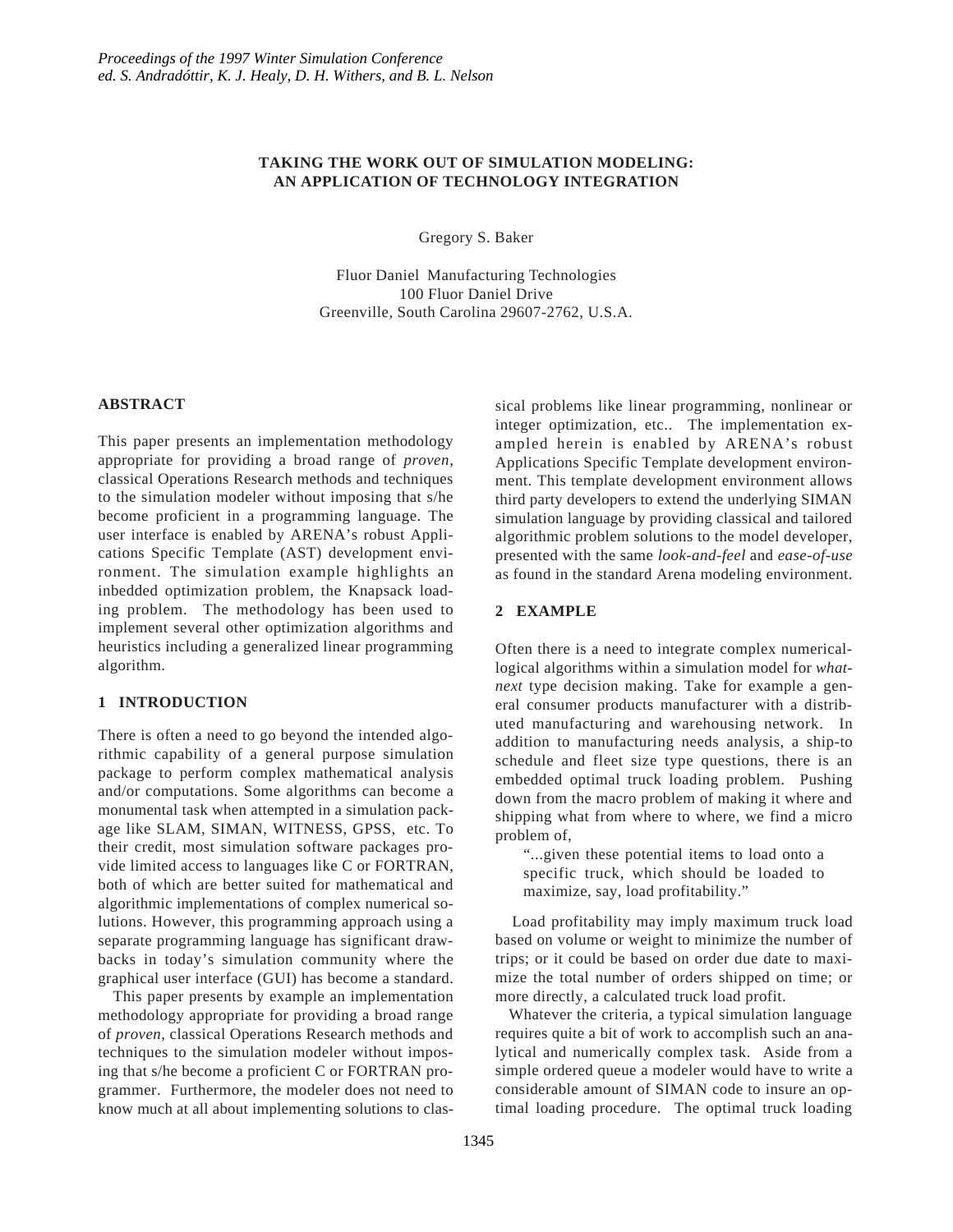problem is a small piece of the overall system analysis, and because the modeler is not likely to be an expert in optimization theory or techniques, s/he usually opts for the simple ordered queue solution.

#### **3 APPROACH**

A better solution than coding complex numerical algorithms in a base simulation language like SIMAN is the integration of applicable optimization algorithms within ARENA, and providing a module access that has the same *look-and-feel* and *ease-of-use* found in the standard ARENA package. This approach removes the modeler's need to know and/or understand the algorithmic implementation of Operations Research techniques and perhaps, just as importantly, it removes the need for detailed, error-prone SIMAN programming, or for that matter, any programming at all.

 Figure 1 below conceptually illustrates the exampled integration path. The modeler's same *look-and-feel* and *ease-of-use* as found in standard ARENA, is provided by ARENA's robust template development environment. The appropriate optimization technique is simply picked off the menu and the associated module(s) placed within the current model window.



Figure 1: Conceptual Integration

 Problem configuration and data communication with the embedded optimization algorithm is a matter of *fill-in-the-blank* from the end-user's point of view. The key is integrating appropriate, and proven, solution algorithms into ARENA via the user-code, C development environment.

In addition to examples and application or algorithmic level user documentation, on-line help files can be added as part of the standard interface.

# **4 PROBLEM STATEMENT**

The following example is a prototype implementation. The application is a classical Knapsack problem, used here to describe an optimal truck loading procedure for the above general consumer products manufacturer and distributor.

 In our consumer products manufacturing and distribution example above, the issue identified as, *"...maximum profit per truck load,"* is a form of the classical Knapsack problem. Simply stated, the knapsack problem is:

$$
\max p[0]*x[0] + ... + p[i]*x[i] + ... \text{ for } i = 0, 1, ..., n-1;
$$

where  $p[i]$  is the profit contribution of the  $i<sup>th</sup>$  load under consideration and x[i] is a binary value set such that 1 means that the i<sup>th</sup> load should be loaded onto the awaiting truck and 0 means that it should not be loaded. Therefore:

$$
x[i] = 0
$$
 or 1 for  $i = 0, 1, \ldots, n-1$ .

 The maximum profit is subject to the truck capacity. Using w[i] as the item weight and v as the maximum truck weight value, then the maximum profit is constrained by:

$$
w[0]*x[0] + ... + w[i]*x[i] + ... \le v
$$
 for  $i = 0, 1, ..., n-1$ .

 Implementing an applicable solution method is paramount to model accuracy. Most mathematical algorithms have a range of validity for a specific class of problems. In this example case, we have implemented an integer knapsack solution algorithm that requires integral item weights and profit attributes. That is,

 $p[i]$  and w[i] positive integers for  $i = 0, 1, \ldots, n-1$ .

 Another implementation condition on this particular algorithm is that each potential load item is in fact loadable. That is,

$$
w[i] \leq v
$$
 for  $i = 0, 1, \ldots, n-1$ .

 Finally, we must start with a real problem. That is, all the available loads will not fit onto the awaiting truck, or

$$
w[0] + ... + w[i] + ... > v
$$
 for  $i = 0, 1, ..., n-1$ .

 The numerical calculations are quite extensive and implement a *branch-and-bound* solution technique. The original algorithm is given in Horowitz and Sahni,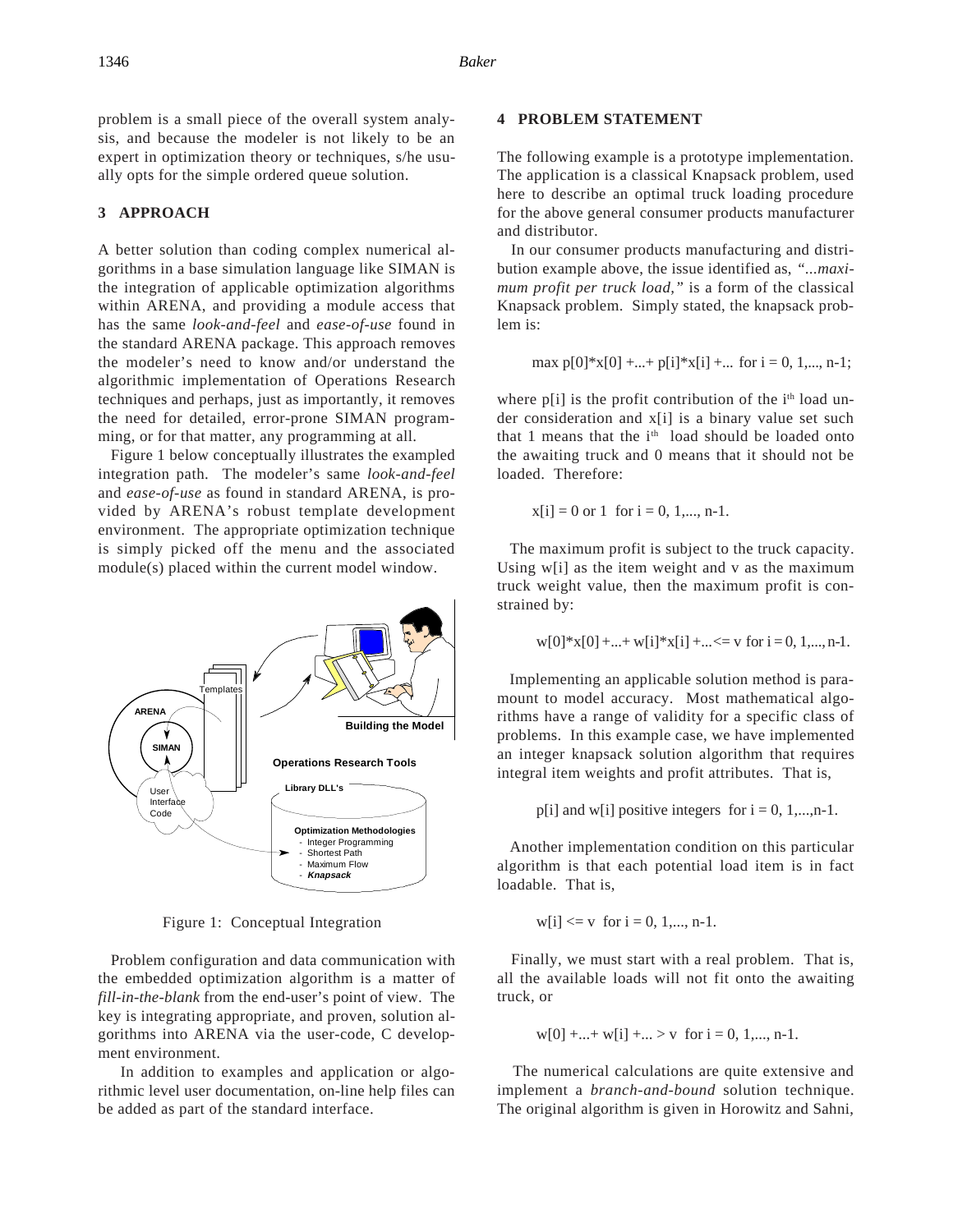(1974). This specific implementation is an adaptation of the C-code provided to the author by Bob Craig of Lucent Technologies.

### **5 INTERFACE**

# **5.1 The Interface**

But the implementation of an algorithmic solution to the Knapsack problem is only part of the total implementation effort. A significant concern is providing a simple interface to the optimization algorithm for the modeler. Such an interface may be constructed using the ARENA template development environment, provided with ARENA PE.

 Before we develop the template, we must define the system interfaces requirements: template to algorithm, and modeler to template. The template to algorithm is straight forward, and fixed by our selected implementation. First we need to know the maximum truck capacity be it weight or volume, etc.. Secondly, we need to provide a list of items to be considered for loading. If we consider each load item as an entity, a queue provides a logical list structure for our potential loads. This queue even allows the loads to be user preference ordered. (This implementation does not effect the original load queue ordering which means that when we go to perform the actual truck loading activities, we have preserved our preferred load ordering over the solution space.)

 It is important to remember that the optimal truck load solution is determined in zero [simulation] time, i.e.  $D_t = 0$ , but physically loading the truck will take some yet unspecified amount of time, either per load item or in aggregate. The Case II Pseudo Code (see page 6) makes use of the item loading time,  $D_t > 0$ , to iteratively optimize the remaining loadout by taking into account any newly available load items.

 Since we are using entities as load items, entity attributes may be used to distinguish the individual load characteristics - weight and value. From the modeler, we need only know which two attributes reflect the load's weight and value respectively.

 We also require the modeler to provide one more load item entity attribute which is used to designate our actual problem's solution space. Figure 2 shows a simple interface module screen to setup and solve our example truck loading optimization problem.

 This is a zero-time module, so upon exiting the block, no time has elapsed and the entities in the specified load queue have simply been flagged as to-be or not-to-be loaded. The actual truck loading process will take some time either on a per load basis or in aggregate. Although our job of providing a solution

| SetUp KnapSack Problem |                            |      |
|------------------------|----------------------------|------|
|                        |                            |      |
| Capacity:              | 40000                      |      |
|                        | Load Queue:   theDockQueue |      |
| <b>Attribute Names</b> |                            |      |
| Weight:                | Weight                     |      |
| Value:                 | Value                      |      |
|                        | In or Out:   load0Rnot     |      |
|                        | Results Assignment         |      |
| Access                 | Cancel<br>0K               | Help |

Figure 2: Sample Problem Definition/Input Screen

is complete, it would be nice to add a simple interface module that allows the modeler to pull one or more of the queued load items and send it/them on to a truck loading process. Figure 3 below shows a sample load selection module interface.

| Remove Items from Load Queue |              |        |      |  |
|------------------------------|--------------|--------|------|--|
|                              |              |        |      |  |
| Load Queue:                  | theDockQueue |        |      |  |
| Loads to Pull: G All         | $C$ Some     |        |      |  |
| Attribute Name: loadORnot    |              |        |      |  |
| $Send$ Loads to:             |              |        |      |  |
| Access                       |              | Cancel | Help |  |

Figure 3: User Input Interface

 As in the problem setup interface module, we need to provide the name of the queue where the load items reside and again, the attribute name of the load/leave flag. Finally, the modeler needs to specify how many loads to remove from the queue and send on to the loading process: the 'Loads to Pull' field. The re-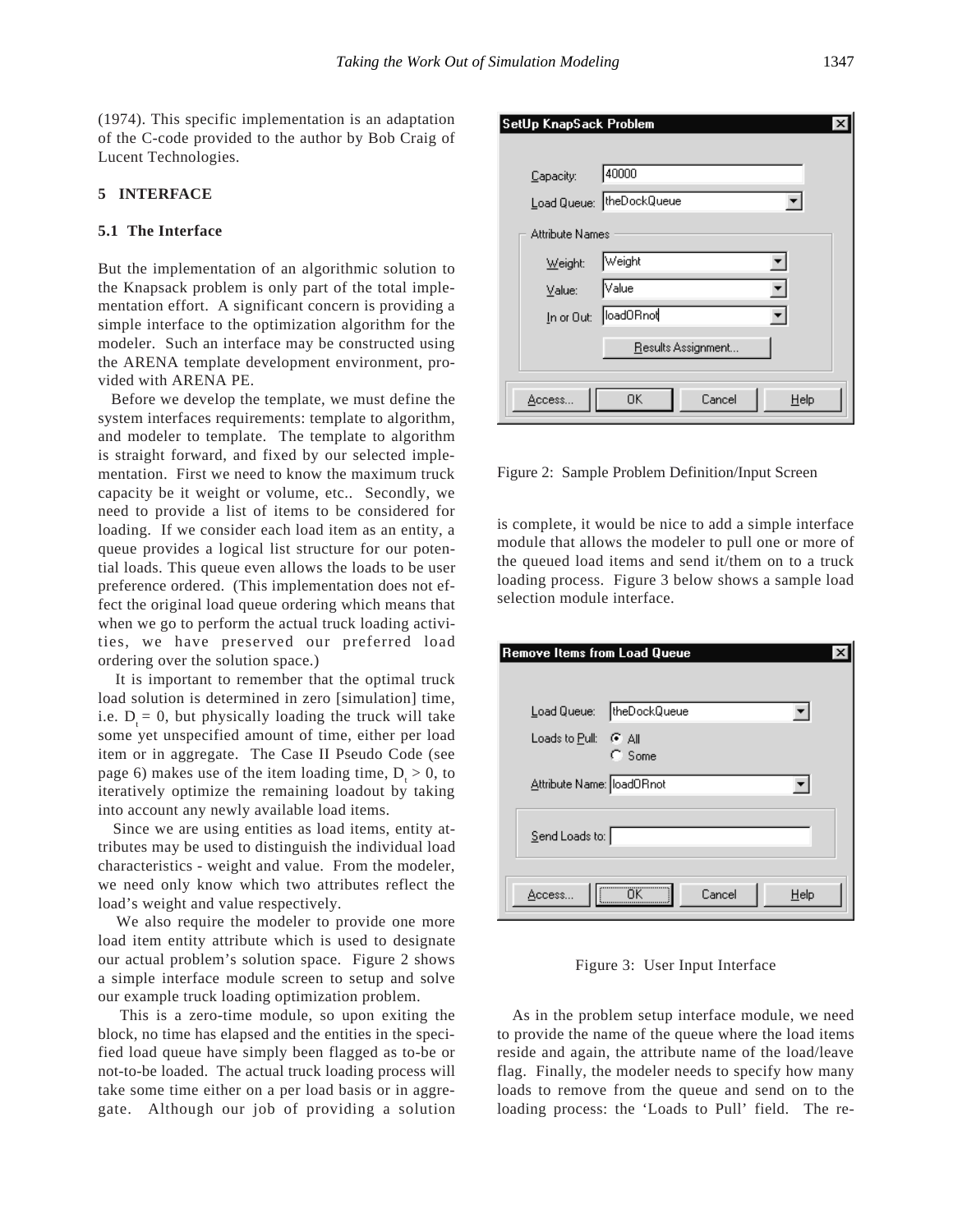sponse 'All' is just that, remove all entities in the queue with their load/leave attribute set to one, and send them on to the next model block. No time delay is provided between load removals.





 Another way to approach the loading process is via the 'Some' selection. Here the modeler may remove one load at a time (with supplied looping) allowing time for additional loads to be queued-up during the item's loading delay cycle. Then, before the next load is selected, the problem can be reconfigured and solved again based on the new set of potential loads, and the truck's remaining capacity,  $v_{new}$ . When the modeler selects the option 'Some', a quantity field becomes visible and is initialized to one as shown in Figure 4 above.

#### **5.2 Case I Pseudo-Code**

Examine the "remove all" selection above. One implementation follows.

...Event: shipping prep completed for load item entity k. *TNOW* =  $t_i$ 

#### **QUEUE, theDockQueue: Detach;**

...Event: truck arrival and prep completion at the shipping dock.  $T\text{NOW} = t_n$ 

## **SETUP/SOLVE KnapSack Problem; REMOVE: All entities flagged to Truck queue;**

...Event: start truck loading.  $T NOW = t_n$ 

#### **DELAY: Truck Loading Time;**

...Event: closeout truck for exiting process: *TNOW = t m* Truck exits to destination.  $T NOW = t_{crit}$ 

 Here, only loads readied before the start of loading,  $t_j \leq t_n$ , are considered. The total truck loading time is  $t_m - t_n$ . The truck load "value" is assured optimal.

# **5.3 Case II Pseudo-Code**

Case II from above, is the "remove some" selection. The following pseudo-code implements a load loop to load one-at-a-time from theDockQueue, reevaluating the what to load next each load cycle.

... Event: shipping prep completed for load item entity k. *TNOW* =  $t_i$ 

#### **QUEUE, theDockQueue: Detach;**

... Event: truck arrival and prep completion at the shipping dock. TNOW  $=t_{\text{n}}$ 

# **While Truck Not Full SETUP/SOLVE KnapSack Problem; REMOVE: First entity flagged; DELAY: Truck Loading Time per Cycle; EndWhile;**

... Event: closeout truck for exiting process.  $TNOWLEDW = t_m$ ... Event: Truck exits to destination.  $T NOW = t_{\text{crit}}$ 

 In this second case, all loads readied before the last item to top off the truck is selected for loading,  $t_m - t$ . where  $t_i$  is the unit load cycle time of the last entity loaded onto the truck are considered.

# **6 RESULTS**

Three basic examples were modeled. Examples one and two use simple ranked queues for load ordering and selection: FIFO (first in first out) and HVF[Value] (high value first based on the Value attribute.) Loads are picked from queue rank one position until the remaining truck capacity is less than the capacity contribution (attribute Weight) of the first entity remaining in theDockQueue.

 The third example also uses a FIFO queue ranking but only loads the entities flagged by the Knapsack solution. That is, if n load item entities are loaded onto an awaiting truck, in case one and two it is the first n items that get loaded. But in the third example this is not guarantied to be true.

 Deviations, 1a and 2a, extend the basic ordered queue logic of examples 1 and 2 respectively by not closing out the truck when the next potential load item (first in theDockQueue) is too "big" to fit onto the truck. Rather these two examples continue to search the remaining queued loads for the first that will fit, regardless of its load queue rank, and loads it. This search is continued until no more loads will fit onto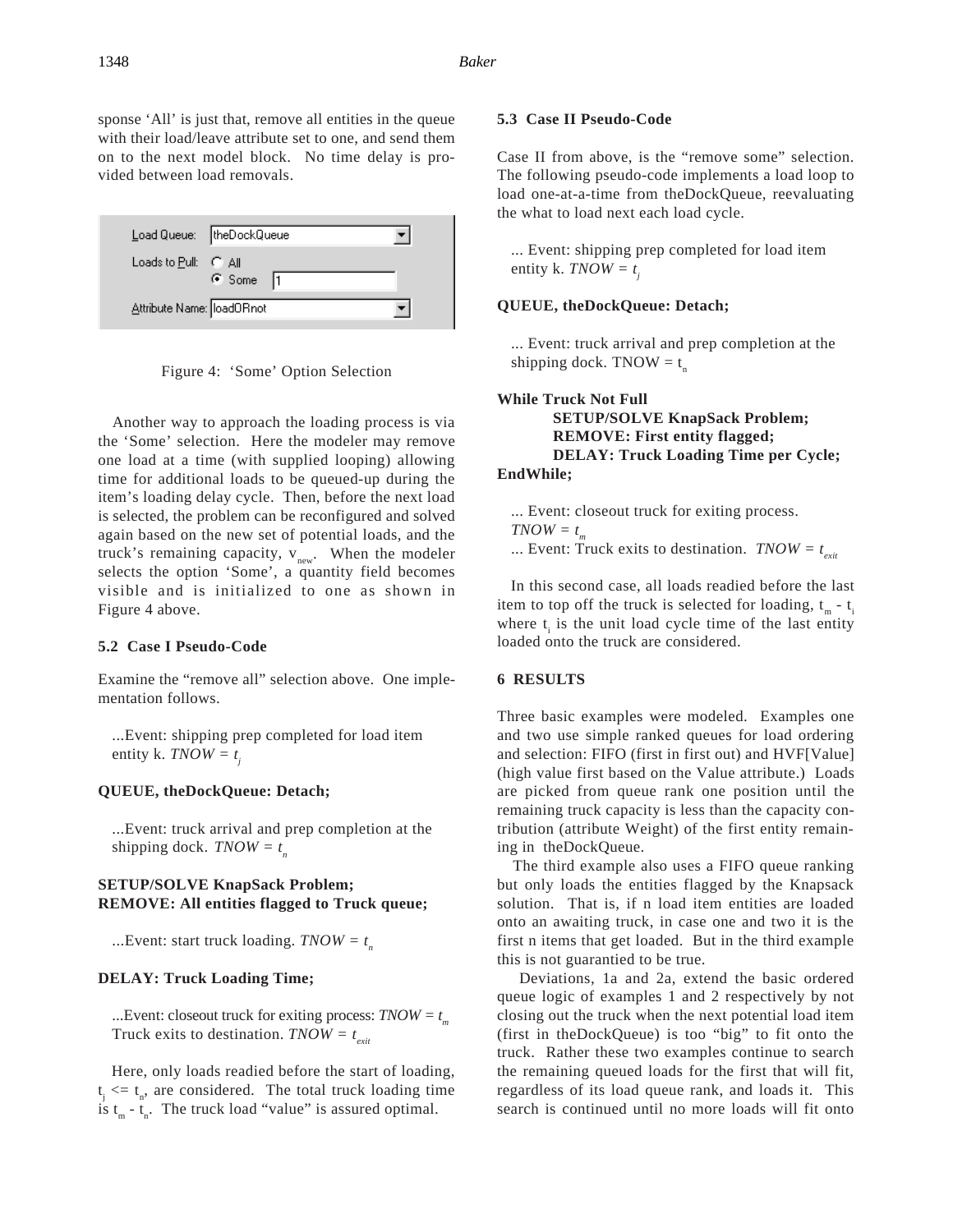the truck (i.e. topping off the truck, so to speak.) These deviations are guaranteed to be as good or better than the base examples at little additional cost in modeling.

 In all examples, the truck capacity is fixed at 40,000 pounds. The experimental design included creating N potential load items with their Weight attribute and Value attribute randomly assigned from the triangular distribution,

TRIA(100,800,1000) (lbs.)

The profit per truck is given by,

 $SUM(Value_{i})$  for  $i = 1...n$ 

where n is the number of entities loaded onto the truck,  $n < N$ . In all three examples,  $N = 120$ . Each example was exercised for 1000 replications of a single truck loading. The average profit is calculated over the 1000 samples for each example, and summarized in Table 1.

 Not surprisingly, the contest is between examples 2a and 3. Example 2a uses a value ordered queue and tops off the truck with anything that will fit. Example 3 makes use of our truck loading optimization algorithm. Several things are evident:

- 1) On the average, the value of trucks loaded optimally is higher than those loaded via the ordered queue and then topped off.
- 2) The optimal truck loaded value is always equal-to or better-than the modified ordered queue approach.

3) As shown in Figures 5 and 6, the ARENA model is easier to specify for example 3 than it is for example 2a.

 The results are better and the task of model development is made easier; what else do we need to consider? The answer is resources. Here we need to consider two resources in particular: computer memory (RAM) and run time.

 Memory is cheap! That is to say, that the potential value of the modeling activity makes the cost of memory insignificant, although memory is truly cheap today. Simple benchmarking of the Knapsack algorithm indicates that the additional memory needs are very small compared to a typical ARENA model's memory requirements anyway.

 So run speed is the remaining issue to consider. To quantify this several replications of 5000 samples were run and the SIMAN Report run duration was compared. (Not real scientific, but a benchmark none the less.) Results: example 2a ran about 3.23 minutes and example 3 ran about 3.52 minutes. This implies a run length cost of about 9%. Remember that these example were only testing the truck loading procedure. That is, as stated earlier, the overall model from which our examples were extracted is quite large in comparison. If we use a factor of 10x than we might expect that model to show about a 1% runtime increase due to the use of an optimal solution instead of a close answer. Truly a small price to pay.

 Easy to use, quicker to model and debug, guaranteed optimal vs. close-enough, and cheap to use. So where's the choice?

|                | Average<br>Loaded Value | 0.95 C.I.<br>Half-Width | Minimum | Maximum |
|----------------|-------------------------|-------------------------|---------|---------|
| $\mathbf{1}$   | 39499                   | 428                     | 35495   | 45693   |
| 1a             | 40076                   | 420                     | 35495   | 46514   |
| $\mathfrak{2}$ | 49055                   | 356                     | 45046   | 53472   |
| 2a             | 49654                   | 370                     | 45645   | 54112   |
| 3              | 52712                   | 381                     | 48318   | 57205   |
|                |                         |                         |         |         |

Table 1: Confidence Interval Summary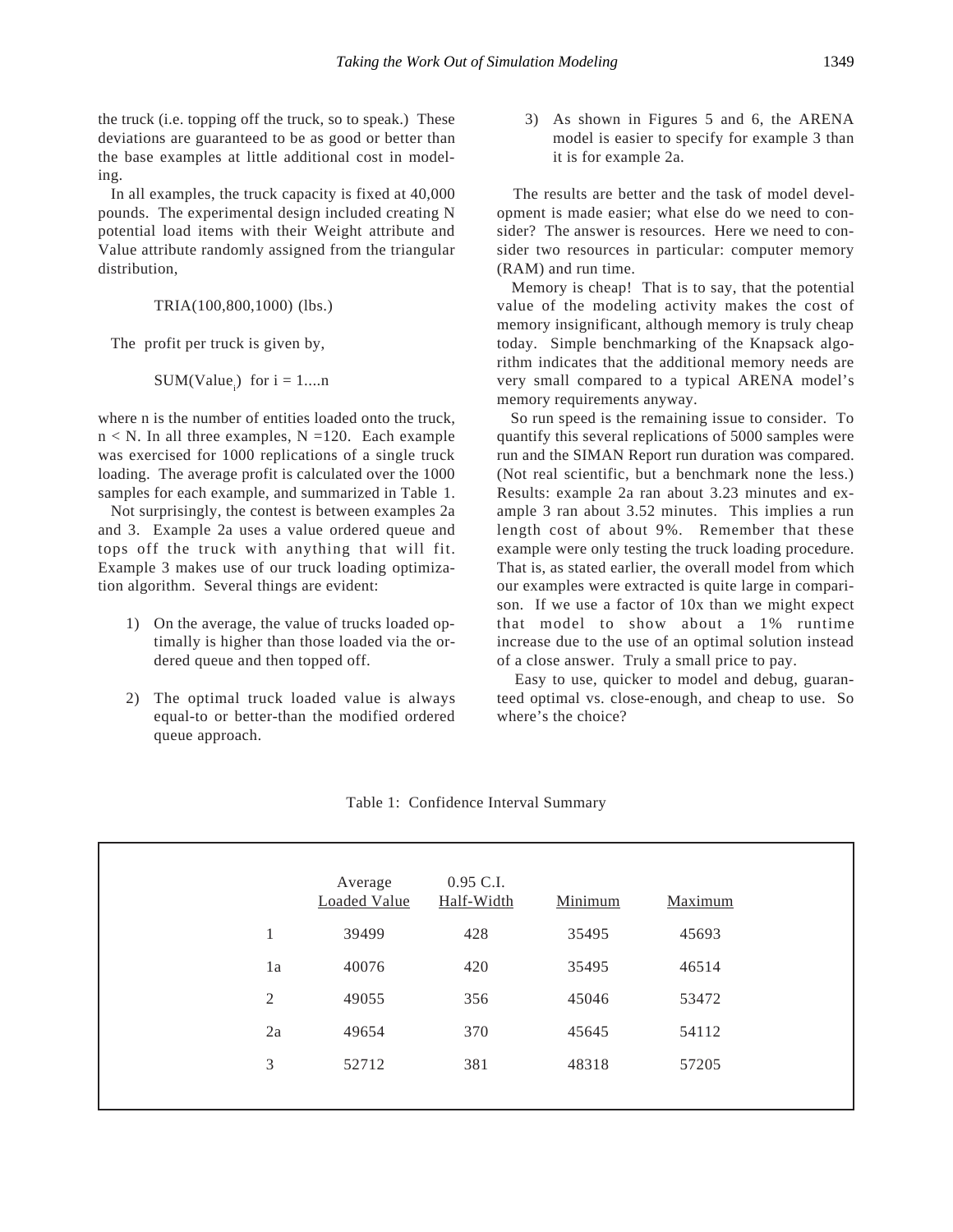

Figure 5: ARENA Model Window for Example 2a



Figure 6: ARENA Model Window for Example 3

## **7 CONCLUSION**

The recognition that many problems encountered within the systems we would like to simulate fall into families, or problem domains, for which solution methodologies already exist prompted this work. The paper has illustrated an approach for providing the simulation modeler with existing, proven solution methods to classical problems domains. This implementation is summarized in following three steps:

- 1) Identification of a recurring problem domain and applicable solution algorithm in a programming language like C or FORTRAN and/or pre-compiled in a program library (.lib) or dynamic link library (.dll).
- 2) Develop a user interface in the ARENA template development environment. This interface must delineate the user interaction for problem specification and solution extraction as

well as the ARENA interface to the imbedded solution algorithm.

3) Integrate the compiled or pre-compiled solution code into the ARENA user code development environment to generate an ARENA accessible dynamic link library.

 Then simply provide the template and accompanying dynamic link library files to the modeler. These files are placed in the ARENA home directory or the project root directory and are can be pulled in as needed or automatically. The modeler need only select from the template panel the desired module(s), place them in the model window, and fill in the blanks: no modeler required programming.

 Systems Modeling has positioned the ARENA discrete simulation software package in a leadership role by providing both the Template development environment and the user code development package and then inviting third party developers to take advantage of